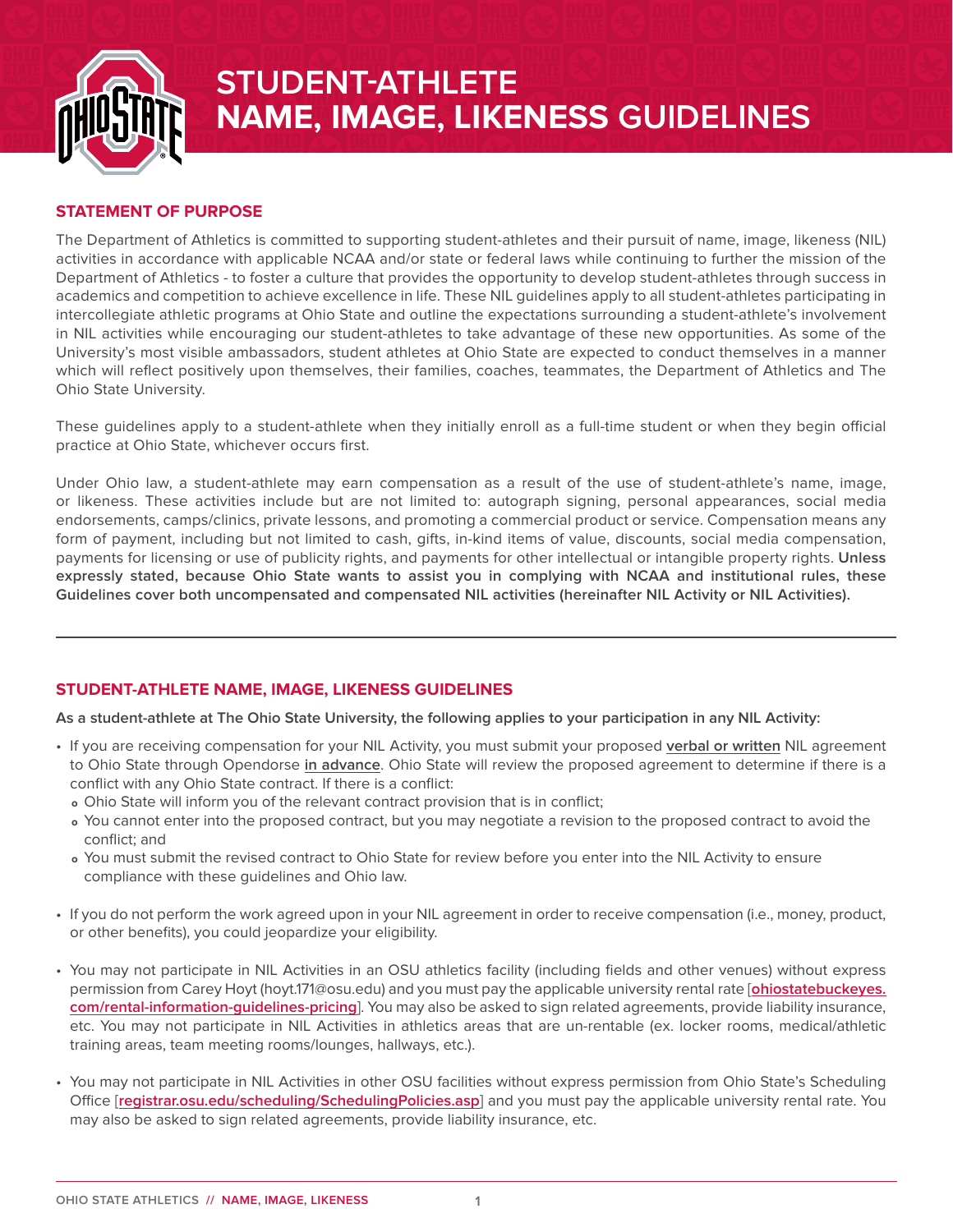

- You may not participate in an NIL Activity while required to be present for practice, scrimmage, or competition. This time period covers the time you have to report for practice, scrimmage, or competition until you are released by your sports program and have departed the athletic facility.
- You may not participate in any NIL Activities during required team activities, on- or off-campus. This includes, among others, during media, team travel, photo sessions, community service, and team building activities.
- You should understand that there may be consequences if you choose to miss class or any other academic obligations to participate in any NIL Activity.
- During NIL Activities, you may not use any Ohio State trademarks, service marks, logos, symbols or other intellectual property of Ohio State (including wearing apparel with Ohio State trademarks or logos) [**[ohiostatebuckeyes.com/wp](https://ohiostatebuckeyes.com/wp-content/uploads/2021/06/Ohio-State-IP-Trademarks.pdf)[content/uploads/2021/06/Ohio-State-IP-Trademarks.pdf](https://ohiostatebuckeyes.com/wp-content/uploads/2021/06/Ohio-State-IP-Trademarks.pdf)**] without prior written permission from Ohio State's Office of Trademark and Licensing Services. Any merchandise that contains Ohio State trademarks, service marks, logos, symbols, or other intellectual property need to be manufactured by University licensees. Consult Ohio State Trademark & Licensing Services for additional information [**[trademarklicensing.osu.edu/page/contact-us](https://trademarklicensing.osu.edu/page/contact-us)**].
- No Ohio State coaches or staff may be involved in any way with your NIL Activities. This includes arranging, assisting, promoting, or contributing to your activity. You also may not compensate (money or other goods, services or compensation) a coach or staff member to be involved or assist with any NIL Activity (i.e., social media content, videos/photography, graphics, logos, etc.)
- You may not use photos or videos containing Ohio State trademarks, logos, service marks, symbols, or other intellectual property in your NIL Activities without prior written approval from Ohio State Trademark & Licensing Services, regardless of how you obtained the photo or video. Photos that include any University trademarks, including uniforms and uniform elements (such as helmet stripes and award stickers) must be obtained from the University or a University licensee, at market pricing, and with prior permission of the copyright owner.
- You may use photos or videos containing Ohio State trademarks, logos, service marks, symbols, or other intellectual property for your personal brand building on social media, but not in any NIL Activity.
- You may not sell your team-issued equipment and apparel (i.e., shoes, jersey, helmet, sticks/bats, warm-ups, etc.) until your eligibility is exhausted.
- You may not be paid for your athletic performance (i.e., you cannot be paid for a specific athletic performance/milestone – ex. scoring 3 goals, winning Big Ten Championship, etc.)
- You may say, in connection with NIL Activities, that you are a student-athlete at Ohio State and list your personal academic or athletic accolades. You may not imply, directly or indirectly, that Ohio State is endorsing your NIL Activities or any products or services associated with your NIL Activities.
- You may hire an agent to assist you with NIL Activities. That agent needs to be registered under Ohio law unless it is an immediate family member [**[aco.ohio.gov](https://www.aco.ohio.gov)**]. You must compensate your NIL agent with their regular rate. Failure to do so may jeopardize your intercollegiate eligibility.
- You may not hire an agent to directly or indirectly represent you or attempt to represent you for the purpose of marketing your athletic ability or reputation for financial gain as a professional athlete or to secure you an opportunity as a professional athlete. Hiring an agent for this purpose may jeopardize your intercollegiate eligibility.
- You may not enter into an NIL agreement with any of the following industries:
	- **<sup>o</sup>** Distilled spirits (i.e., hard liquor)
	- **<sup>o</sup>** Tobacco products (including electronic smoking devices, vapor products or products or devices that consists of or contains nicotine that can be ingested into the body);
	- **o** Casinos or any entity that sponsors or promotes gambling activities;
	- **<sup>o</sup>** Controlled substances;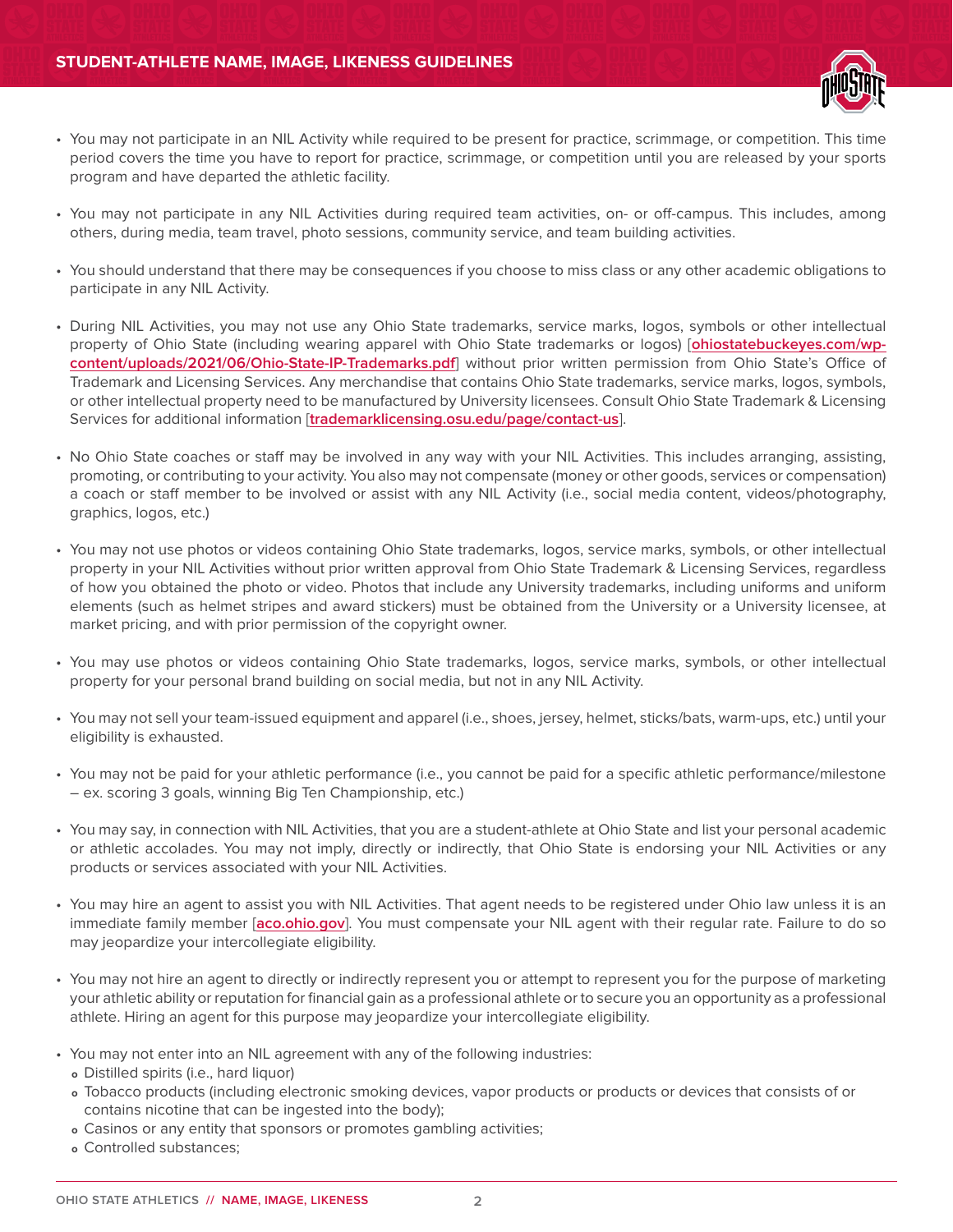

- **<sup>o</sup>** Marijuana (including legalized or medical) products;
- **<sup>o</sup>** Medical marijuana cultivator, processor, lab or retail dispensary; or
- **<sup>o</sup>** Any business engaged in the sale, rental, or exhibition for any form of consideration of adult entertainment that is characterized by an emphasis on the exposure or display of sexual activity.
- Ohio State reserves the right to restrict other categories of companies, brands or types of contracts that are similar to the above industries (or other areas that are permitted under Ohio law) if Ohio State communicates this information to you before you enroll at Ohio State or 30 days after Ohio's Executive Order is in effect if you are currently enrolled.
- You may not enter into an NIL agreement if the agreement conflicts with an Ohio State agreement. At the current time, among other potential conflicts, it is possible that a conflict will exist if your proposed NIL agreement requires you to do the following:
	- **<sup>o</sup>** Wear products competitive to Nike during team activities ex. practices, competitions, media, team travel, community service, photo sessions, team-building activities, etc.
	- **<sup>o</sup>** Promote beverages competitive to Coca-Cola on-campus
- You understand that you are still subject to the following:
	- **<sup>o</sup>** Academic standards, requirements, regulations and obligations;
	- **<sup>o</sup>** Team rules of conduct or other rules of conduct;
	- **<sup>o</sup>** Standards or policies regarding the governance or operation of or participation in intercollegiate athletics; and
	- **<sup>o</sup>** Disciplinary rules and standards generally applicable to all students at Ohio State
- International student-athletes should not enter into any NIL Activities without consulting with Ohio State's Office of International Affairs as this could impact your U.S. Visa status [**[oia.osu.edu](https://oia.osu.edu/)**]. Please see attachment to these Guidelines for more information.
- You may also need to follow the NIL laws of the state in which you legally reside in addition to Ohio NIL laws.
- Pell Grant, federal aid, and/or other need-based aid could be impacted by your NIL Activities. Questions may be directed to the Office of Student Financial Aid [**[sfa.osu.edu](https://sfa.osu.edu/)**]. In addition, there could be tax consequences on your earnings.
- Under Ohio's Right of Publicity law, Ohio State also has the ability to use your NIL for Ohio State's educational purposes or to promote Ohio State and its educational or institutional objectives without providing you compensation.

#### **OBLIGATION TO DISCLOSE NAME, IMAGE, LIKENESS ACTIVITIES**

- A student-athlete must disclose all compensated NIL Activities **prior to the activity occurring** to Ohio State through Opendorse. You are required to disclose the details surrounding the activity (i.e., what the activity includes, when and where the activity will occur, individuals and businesses connected to the activity, compensation, your **verbal or written** NIL agreement, etc.).
- Failure to disclose an NIL Activity in advance could lead to eligibility consequences

## **SANCTIONS**

• Failure to abide by these Student-Athlete Name, Image, Likeness Guidelines may result in loss of privileges and other sanctions as appropriate, including but not limited to verbal or written reprimand, probation, loss of practice privileges, loss of competition privileges, suspension or dismissal from the program.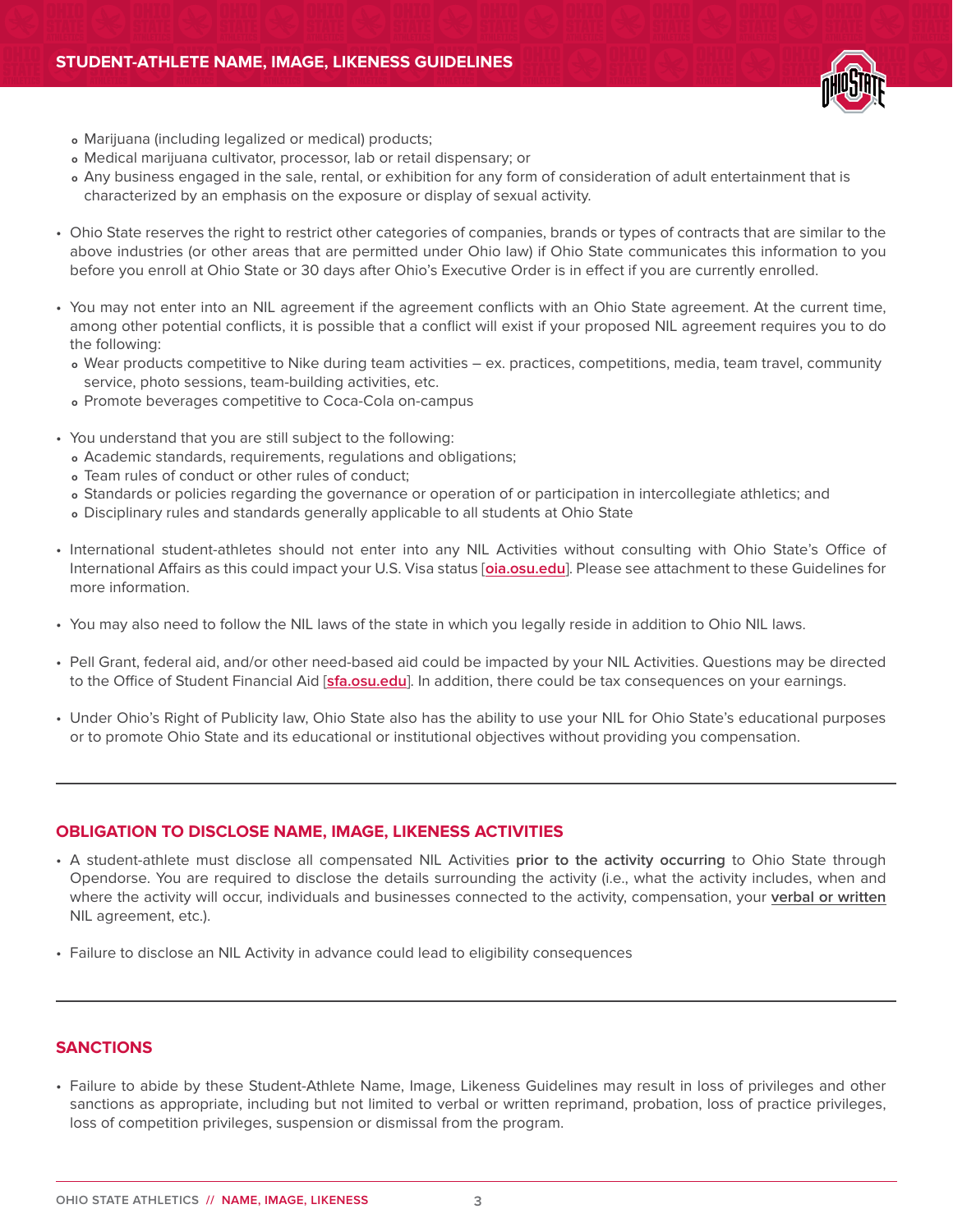## **INTERNATIONAL STUDENT-ATHLETES: CONSIDERATIONS FOR STUDENT ATHLETES IN F-1 STATUS REGARDING COMPENSATION FOR VARIOUS ACTIVITIES**

The Ohio State University recognizes that the NCAA has recently adopted an interim policy and Ohio Governor DeWine has recently issued an Executive Order which allow collegiate studentathletes to earn compensation for use of their name, image, and likeness. However, earning such compensation may not be permissible for international student-athletes without having serious consequences. In particular, U.S. law requires that F-1 students come to the U.S. "solely for the purpose" of pursuing their course of study. U.S. law and regulation therefore limit employment and income-generating activities available to F-1 international students while they are in the United States. "Employment" for purposes of U.S. immigration laws generally consists of performing labor or services in return for wages or other remuneration. This includes self-employment. F-1 students are typically limited to 20 hours per week of on-campus employment (e.g., bookstore, dining services, assistantship, etc.). For more information concerning F-1 student employment, please contact the Office of International Affairs (OIA): https://oia.osu.edu/units/internationalstudents/employment/on-campus-employment/.

These immigration-related employment restrictions impact the ability of student-athletes in F-1 status to take advantage of income-generating opportunities (name, image, likeness, etc.). Thus, any student-athlete who is currently in F-1 or other nonimmigrant status should discuss the potential immigration implications of performing any type of labor or service in exchange for payment with a competent immigration attorney. **Failure to consider whether providing any service or labor in exchange for payment complies with U.S. immigration law may seriously impact a student athlete's ability to remain in the United States or obtain visas or other immigration benefits in the future.**

For your general assistance, the Department of Athletics has provided a few answers to common questions below. However, **student-athletes should consult with their advisors in the Office of International Affairs and with their own immigration attorneys prior to undertaking any income generating activity.** Please note that restrictions only affect labor or services performed in United States. Students may be able to take advantage of many activities in their home countries that would otherwise be restricted in the U.S.

| Question 1: | May I receive payment to appear in a commercial or endorse a commercial product?                                         |
|-------------|--------------------------------------------------------------------------------------------------------------------------|
| Answer 1:   | No, not if the service is performed in the United States.                                                                |
| Question 2: | May I receive compensation for a personal appearance at an event?                                                        |
| Answer 2:   | No, not if the appearance is in the United States.                                                                       |
| Question 3: | May I receive compensation for providing lessons or coaching at a private camp,<br>club, or clinic in the United States? |
| Answer 3:   | No. (Please discuss employment at OSU on-campus camps with OIA.)                                                         |